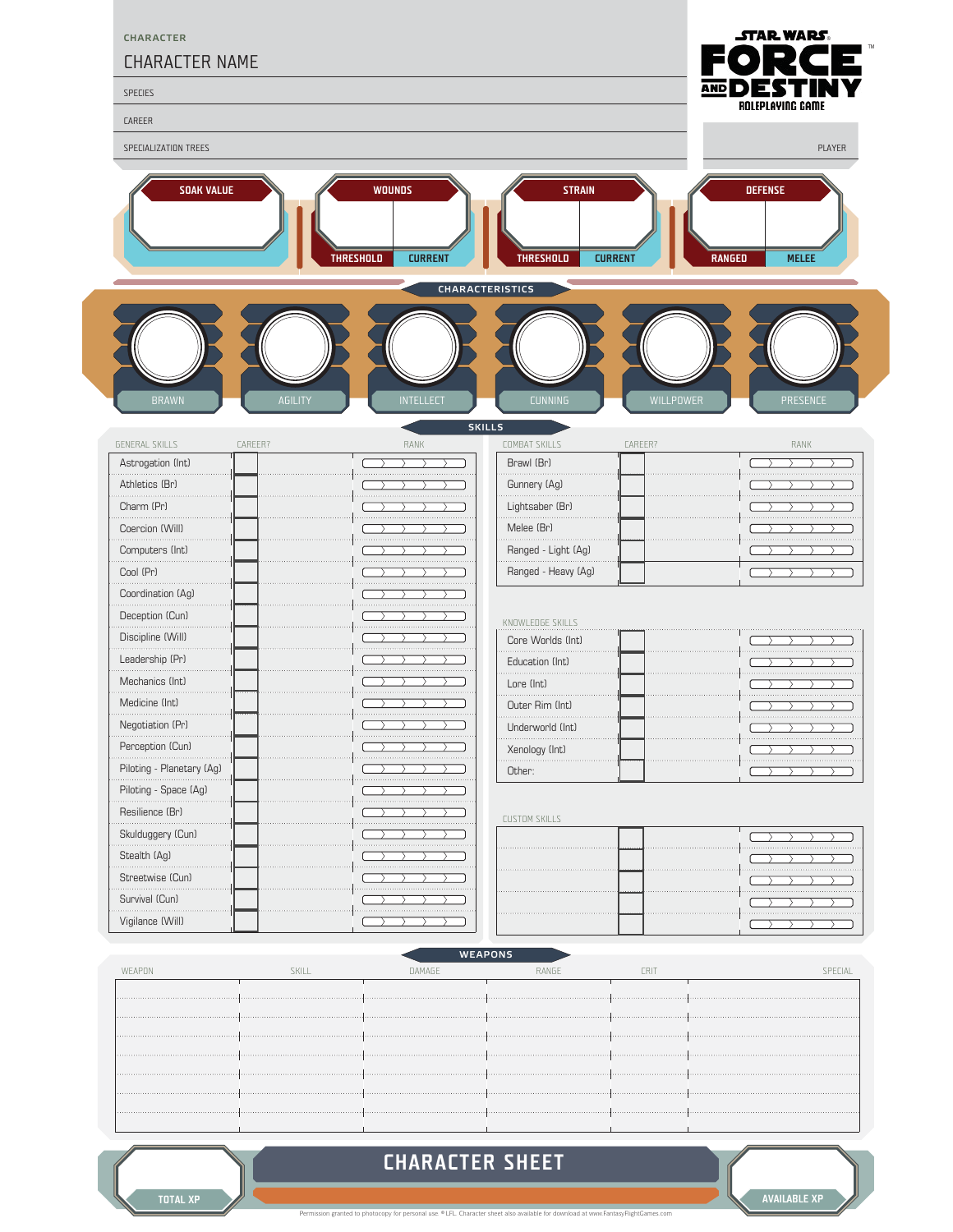|               |                    | <b>CHARACTER DESCRIPTION</b>     |
|---------------|--------------------|----------------------------------|
| TYPE:         | GENDER:<br>AGE:    |                                  |
|               | HEIGHT:            |                                  |
|               | BUILD:             |                                  |
|               | HAIR:              |                                  |
|               | EYES:              |                                  |
|               |                    | NOTABLE FEATURES:                |
| CONFLICT:     |                    |                                  |
| MORALITY:     |                    | <b>CRITICAL INJURIES</b>         |
|               | SEVERITY:          | RESULT:                          |
|               |                    |                                  |
|               |                    |                                  |
| PERSONAL GEAR |                    |                                  |
|               |                    |                                  |
|               |                    |                                  |
|               | <b>MOTIVATIONS</b> | MORALITY<br><b>EQUIPMENT LOG</b> |

|      |        |                 | TALENTS AND SPECIAL ABILITIES |
|------|--------|-----------------|-------------------------------|
| NAME | PAGE # |                 | ABILITY SUMMARY               |
|      |        | $\blacklozenge$ |                               |
|      |        | $\blacklozenge$ |                               |
|      |        | $\blacklozenge$ |                               |
|      |        | $\blacklozenge$ |                               |
|      |        | $\blacklozenge$ |                               |
|      |        | $\blacklozenge$ |                               |
|      |        | $\blacklozenge$ |                               |
|      |        | $\blacklozenge$ |                               |
|      |        | $\blacklozenge$ |                               |
|      |        | $\blacklozenge$ |                               |
|      |        | $\blacklozenge$ |                               |
|      |        | $\blacklozenge$ |                               |
|      |        | $\blacklozenge$ |                               |
|      |        | $\blacklozenge$ |                               |
|      |        | $\blacklozenge$ |                               |
|      |        | $\blacklozenge$ |                               |
|      |        | $\blacklozenge$ |                               |
|      |        | ←               |                               |
|      |        | $\blacklozenge$ |                               |
|      |        | $\blacklozenge$ |                               |
|      |        | $\blacklozenge$ |                               |
|      |        | $\blacklozenge$ |                               |
|      |        | $\blacklozenge$ |                               |

opy for personal use. © LFL. Character sheet also available for do